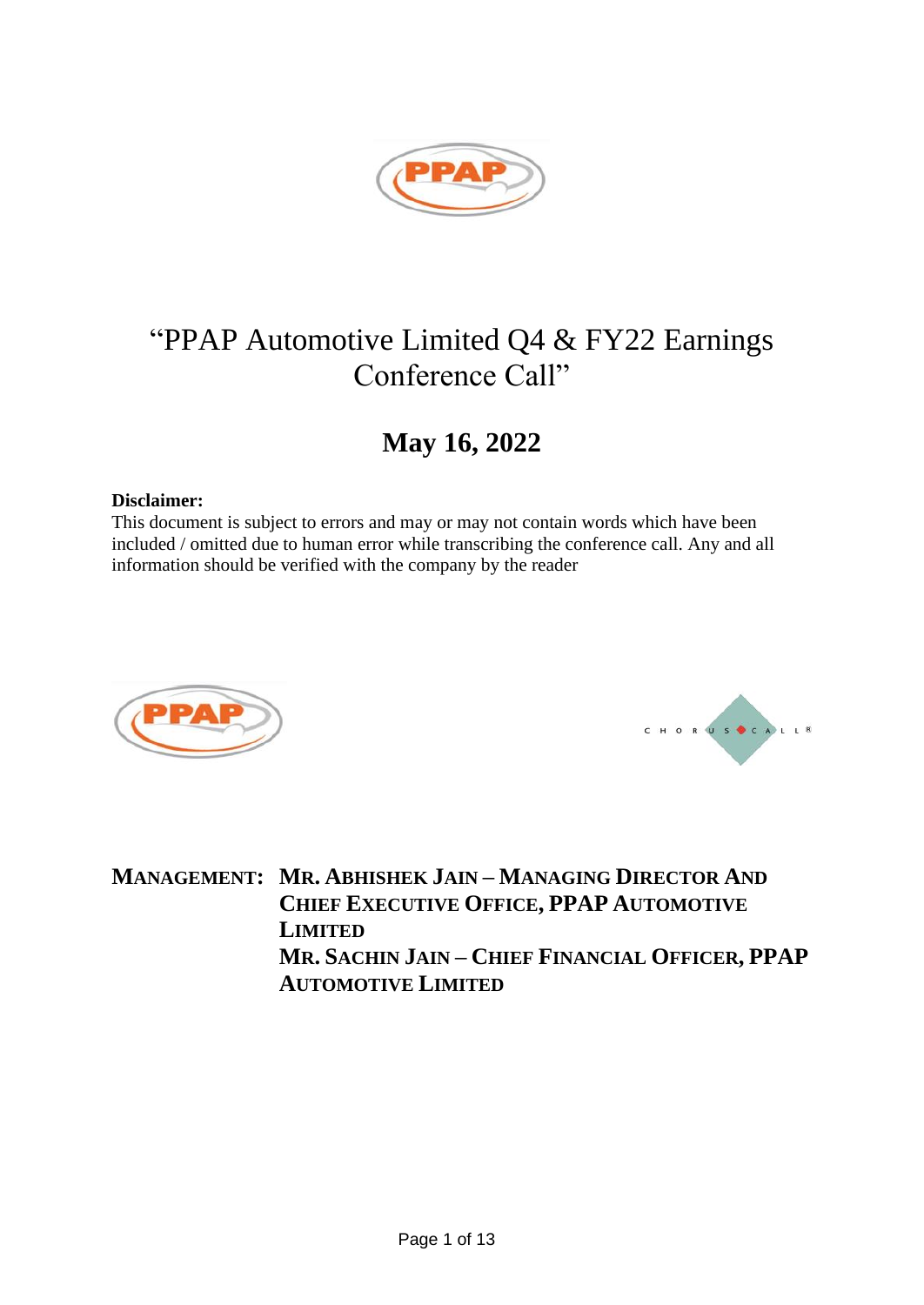

| Moderator:     | Ladies and gentlemen, good day, and welcome to Q4 FY22 Earnings Conference Call of PPAP<br>Automotive Limited. This conference call may contain forward-looking statements about the<br>company, which are based on the beliefs, opinions and expectations of the company as on date<br>of this call. These statements are not the guarantees of future performance and involve risks and<br>uncertainties that are difficult to predict.                                                |
|----------------|------------------------------------------------------------------------------------------------------------------------------------------------------------------------------------------------------------------------------------------------------------------------------------------------------------------------------------------------------------------------------------------------------------------------------------------------------------------------------------------|
|                | As a reminder, all participant lines will be in the listen only mode, and there will be an<br>opportunity for you to ask questions after the presentation concludes. Should you need assistance<br>during the conference call, please signal an operator by pressing "*" then "0" on your touchtone<br>phone. Please note that this conference is being recorded.                                                                                                                        |
|                | I now hand the conference over to Mr. Abhishek Jain. Thank you, and over to you, sir.                                                                                                                                                                                                                                                                                                                                                                                                    |
| Abhishek Jain: | Thank you, Margaret. Good afternoon, everyone, and welcome to our Quarter 4 and Financial<br>Year '22 Earnings Call.                                                                                                                                                                                                                                                                                                                                                                     |
|                | My name is Abhishek Jain, and I'm the Managing Director and CEO of the company. Along<br>with me, I have Mr. Sachin Jain, – the CFO, as well as SGA, our Investor Relations Advisor.                                                                                                                                                                                                                                                                                                     |
|                | I hope everyone has had a chance to go through our investor presentation which includes the<br>strategy for making the company and the subsidiary companies stronger, resulting in higher<br>growth going forward, along with the financial performance for the quarter and year ended<br>March 31, 2022.                                                                                                                                                                                |
|                | Let me start today by sharing the industry scenario:                                                                                                                                                                                                                                                                                                                                                                                                                                     |
|                | The overall automobile passenger vehicle production volumes in financial year '22 increased by<br>19% year-on-year basis even after marred by several headwinds like supply chain bottlenecks<br>and semiconductor shortages. The impact caused by the successive waves of the pandemic and<br>the consequent lockdown restrictions by various states across the country adversely affected the<br>rural as well as the urban markets.                                                   |
|                | On the EV front:                                                                                                                                                                                                                                                                                                                                                                                                                                                                         |
|                | The overall EV sales volume has increased from 133,831 units in financial year '21 to 429,342<br>units in financial year '22. The percentage share of EVs in overall vehicle sales increased from<br>0.87% in financial year '21 to 2.61% in financial year '22.                                                                                                                                                                                                                         |
|                | The year gone by posed several challenges to the business due to COVID-related disruptions,<br>geopolitical disruptions and most importantly, semiconductor chip shortage. Despite the<br>challenging operational environment, PPAP reported a revenue growth of 27.4% on stand-alone<br>basis and 30.9% on a consolidated basis in financial year '22. During quarter 4 of financial year<br>'22, there was a robust demand for vehicles as semiconductor issue seems to be easing out. |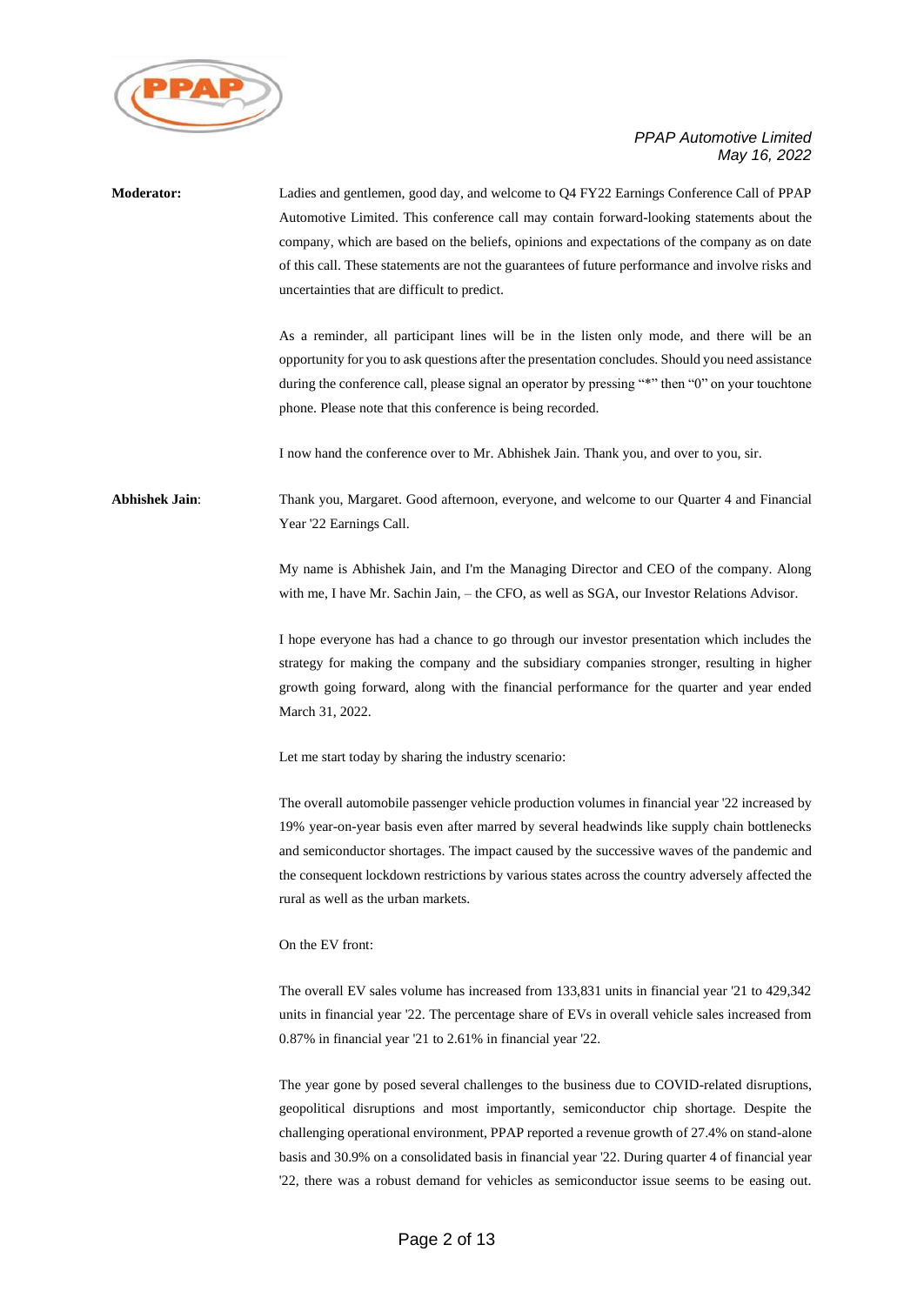

Although it may take another year to completely come out of this risk, with easing of COVIDrelated restrictions, there is a positive outlook all around.

Due to increase in demand, the capacity utilization of the company increased to 72% in quarter 4 of financial year '22. With our focus on achieving higher growth through addition of new customers and continued improvement in operational efficiencies, the company has been able to maintain an EBITDA margin of 10.4% in this quarter. The Board of Directors has decided to reward the shareholders of dividend of 15%, which is Rs. 1.5 per equity share of face value of Rs. 10 each.

In financial year '22, we published a report on sustainability for financial year '19-'20, and we were in the final list of contenders for the Asian Sustainability Report Awards in the category of first-time reporting. The report defines the initiatives which the company has taken in the area of environment, social and governance. Following best-in-class ESG practices is our motto at PPAP, and it is also ingrained in our culture, value system and everyday working.

#### Coming on the business side:

As you all know, we have restructured the company into 5 segments, and I would like to talk about key highlights for each segment today. For the automotive parts, in this segment, the company began supplying its products made up from plastic extrusion and injection molding to newly launched vehicles of marquee OEMs in the year. Some of the projects that we worked on were for Maruti Suzuki's Baleno, Volkswagen's Kushaq, MG Motors' Astor, Maruti Suzuki's Celerio, Skoda's Slavia and many more.

We are continuously scouting for new customers and increasing our per car value for the existing customers. The company is supplying more than 200,000 pieces every day to its customers. We are developing almost 300-plus parts for our customers, which will be in production in the next 2 years.

The expansion in Chennai plant will be completed by end of June, and this would take care of the new businesses being proposed to be started in this financial year for our customers in Southern region like Hyundai and Toyota. We have completed the expansion of our Gujarat plant, which will suffice the needs of the new businesses in the Western region for MG Motors and Suzuki Motors Gujarat.

We will be adding a new warehouse facility in the Northwest region to cater to the requirements of new businesses for Maruti Suzuki and other customers. This year, we anticipate that our utilization levels will reach 85% plus. Apart from the automotive customers, we are getting active interest for supplying parts to non-automotive customers as well.

The demand for automotive parts is strong. However, there is a pressure on the margins due to rise in commodity prices. To overcome this problem, we are actively discussing with our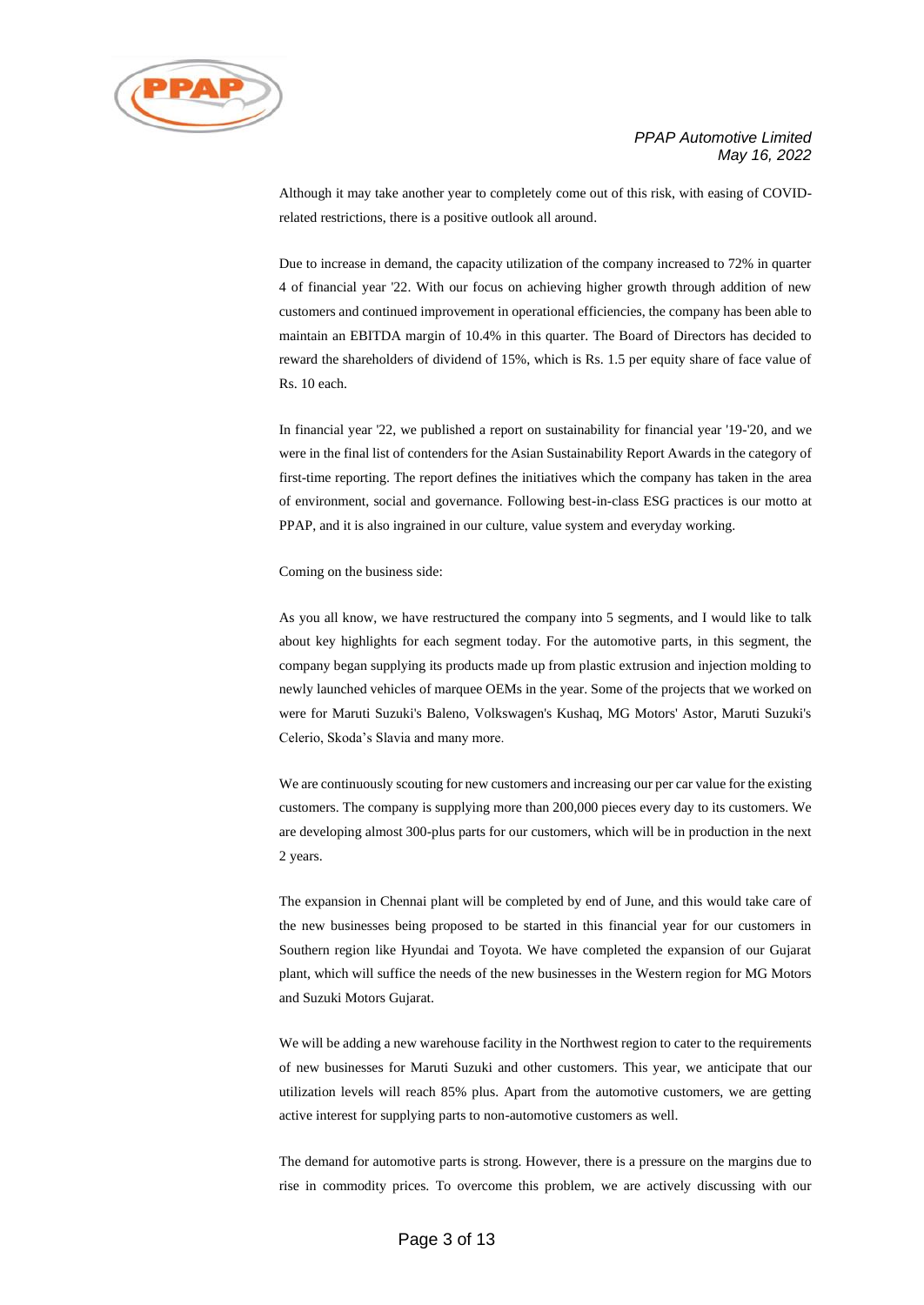

customers for onetime compensations for unprecedented rise in raw material prices as well as some system of quarterly compensation to reduce the risk permanently wherever we do not have the contracts in place.

We have faced a similar situation in financial year 2015 with the sudden rise of Yen. We are confident that soon, we will find some mutually beneficial solutions with the customers for this problem as well.

For the aftermarket, this segment focuses on development and sale on parts and accessories, and it is done through our 100% subsidiary called Elpis Component and Distributors Private Limited. Currently, the company offers 250-plus products as spare parts and 60-plus products for accessories. The company has now set up its presence with 70-plus dealers located in 35 cities across India. This year also, we will be expanding our network to more than 150 dealers across the country.

Today, on the sacred occasion of Buddha Purnima, we have started our central warehouse, which is located in Dadri region of UP for efficient distribution of the spare parts.

Pail container, which is the third vertical for the company's growth. This business was born out of identification of products which we can utilize the spare capacity of our injection molding machines. We've already started supplying these containers to the agriculture industry. We now have a product range of around 15 products to offer to adhesive, paints, FMCG and lubricant industries. In this segment, we are also looking at exports as a big opportunity for us.

On the tooling side, the commercial toolroom, which we have set up in the last 2 years, this can develop and design plastic injection molds of size up to 1.8 meters. The current capacity of this tooling department is to now make 80-plus molds per year. This division manufactures molds for PPAP Automotive parts business as well. Leveraging our tooling facilities, we have 3 customers in automotive segment, 3 in white goods and 1 in medical segment.

Due to global logistics problems, we are seeing a lot of traction in this vertical from customers in all the segments. Basically, most of the companies who are buying exclusively from China have changed their policy to China Plus One, and that is why this business is exhibiting a huge opportunity for us.

In April, we have participated in the TAGMA, which is Tool and Gauges Manufacturing Association exhibition, which took place over 4 days in Mumbai. We have received an extremely positive response from all the visitors and we have established ourselves as one of the leading manufacturers of plastic injection mold and tooling in the country.

In the EV vertical, PPAPs forayed into manufacturing of EV components for electric cycles, 2 wheelers and 3-wheelers. Last year, we commenced production of battery packs for electric cycles and 2-wheelers. Now we have established 2 lines already and 1 more line is in process.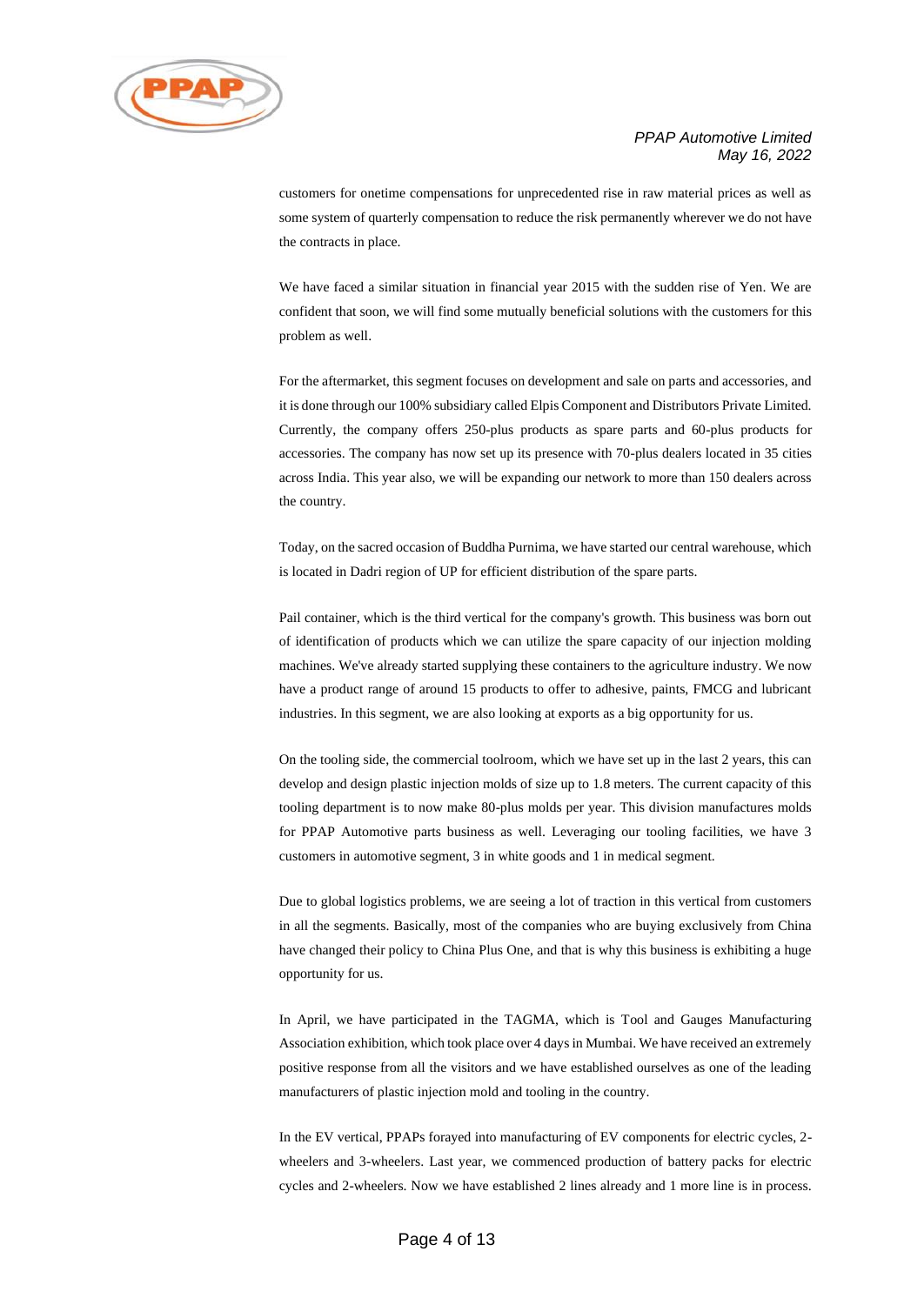



By the end of this quarter, we will have 3 lines functioning, which will increase our capacity to cater to the ever-increasing demand from our customers.

Currently, we are taking to 10-plus customers in this segment. Apart from the battery packs, we have also developed the outer casing of the wall charger along with Tata Motors. We are also in talks with many EV 2-wheeler makers for development of plastic injection molding tools as well as plastic parts for their vehicles.

Now let me throw some light on the financial performance and key developments for Quarter 4 and Financial Year '22:

For the stand-alone PPAP, revenue grew by 27.4% from Rs. 321.2 crore to Rs. 409.1 crore on a year-on-year basis. EBITDA stood at Rs. 39 crore, registering a growth of 15.8% year-on-year basis, with our company achieving the EBITDA margin of 9.5% in financial year '22. As we reiterated earlier, despite challenging times, the company clocked an EBITDA margin of 10.4% in quarter 4 of financial year '22.

92% of the revenue is derived from sale of parts, the balance is derived from sale of tools and other income. Maruti Suzuki continues to be the largest customer of PPAP. In this quarter, the company has received Zero Defect Award from our esteemed customer Hyundai Motors. The capacity utilization for the full year ending financial year '22 stood at 64%. Our aim is to improve capacity utilization levels going forward. And this year, we hope to achieve a utilization of 85%.

For consolidated PPAP, our aftermarket subsidiary has turned profitable and contributes positively. Our endeavor is to target 5% to 8% of the total revenues from this segment in the next 2 to 3 years.

The EV component subsidiary has achieved breakeven in the quarter, and we expect EV business to deliver consistent performance going forward. The performance of the joint venture continues to be subdued due to reduction of volumes because of semiconductors and unprecedented increase of commodity prices. However, the capacity utilization, again, is expected to reach 85% in this year from the current levels of 60%. We are actively discussing price increases with our customers and hope to have a positive response from them during this quarter.

In the past 2 to 3 years, we have invested our time, money and efforts in developing these business segments and realigning the company to enable growth in each of these business segments. We are confident that now that the basic foundation of all these businesses have been made, going forward, the core business, coupled with these new businesses will take the company to newer never achieved before heights. This financial year will be a turning point in the history of the company. We are well-poised as establishing ourselves as a sustainable and reliable solution provider for all the businesses.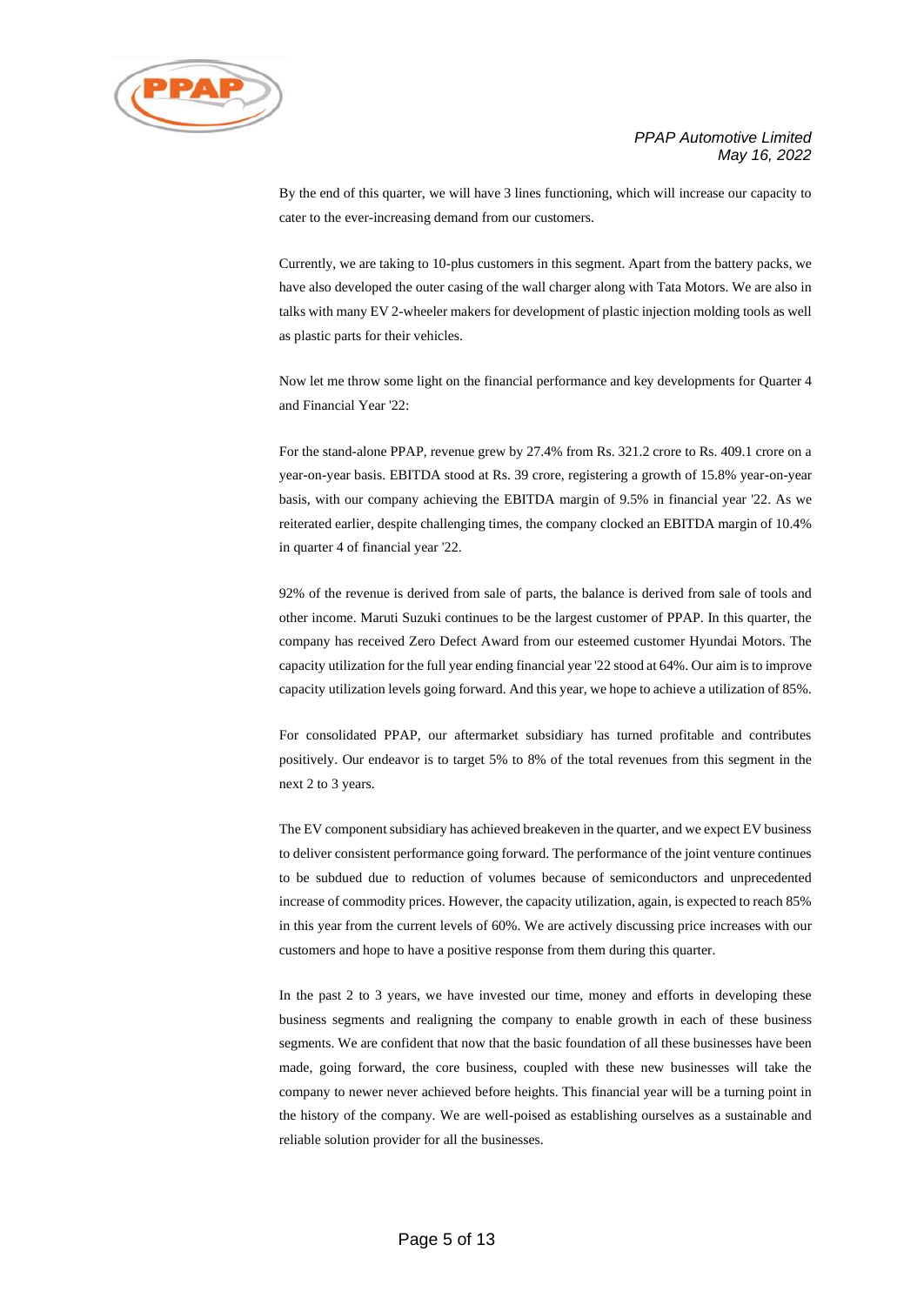

Thank you, everyone, for your time listening. We will be more than happy to answer any questions that you may have. Over to you, Margaret.

- **Moderator**: We will now begin the question-and-answer session. First question is from the line of Hetal Thakker from ASK Investment Managers. Please go ahead.
- **Hetal Thakker:** So, my question is, sir, how has the business momentum been on ground in quarter 1 of FY23? And if you could also throw some light on supply chain issues.
- Abhishek Jain: So, on the ground, the demand for automotive business continues to be strong. We are seeing, there was always a demand for the vehicles. But supply side, we had a lot of issues, especially for semiconductor shortages. But now our customers are well-poised. They have secured a lot of sourcing for these semiconductors. And they are estimating that their committed production volume would be somewhere in the range of 90% plus for this year. So, this year, demand expectation is to be quite strong.
- **Moderator:** The next question is from the line of Ankit Agarwal from ARC Capital. Please go ahead.
- **Ankit Agarwal**: Sir, I had a question on the capacity utilization actually. So, our capacity utilization has increased sequentially from 65% to 72%. Sir, what is the optimum utilization that we can expect for full year '23?
- **Abhishek Jain**: This year, we are anticipating this utilization level to reach up to 85% for the automotive part business.

Ankit Agarwal: And what is the estimated CAPEX plan for this year?

- **Sachin Jain:** So, this year, the CAPEX plan would be more on the replacement side and the balance of equipment side to meet the customer requirement. So, next year, we are not planning any major expansion plans. So, that could be, as per the requirement, so that could be lesser than this year.
- **Ankit Agarwal**: And sir, a few questions on the EV segment. So, going forward, which are the other products that we are targeting apart from the battery pack in the EV segments?
- **Abhishek Jain**: Whatever products we have been making traditionally in the company, those are all the applicable for EV products, electric vehicles also because our products are engine agnostic basically. So, apart from focusing on developing these plastic parts, both on extrusion and injection side for passenger vehicle EVs, we are also now getting active interest from 2-wheeler EV makers for developing the plastic parts as well, so that is one area.

Second is, as I covered in the opening remarks as well, we've also developed the plastic casing of this EV charger, which will be used by Tata Motors in their vehicles. So, these kind of products are also now being developed by us apart from the battery packs. So, whatever business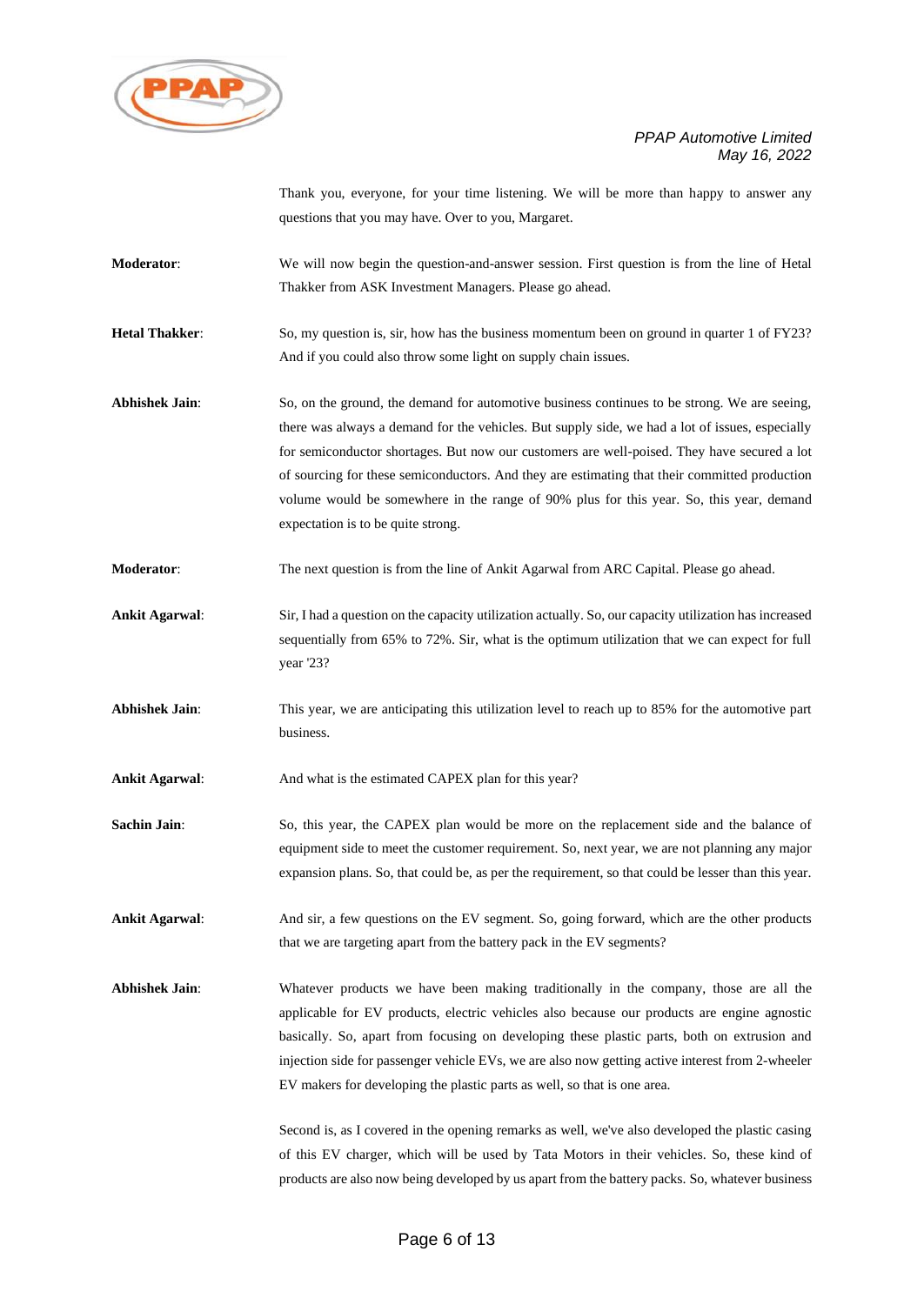

we've been doing traditionally, we are finding applications in the EV segment, whether on the vehicle side or on the auxiliary side and developing such opportunities for us.

- Ankit Agarwal: And sir, a follow-up on the EV question. Like, who are the key customers in the EV segment?
- **Sachin Jain**: So, EV side, the key customers are Go EV, **Benling,**, Moto Volt. So, these are the current key customers and we are also adding new customers. Gemopai is also one of the customers.
- **Moderator**: The next question is from the line of Dripta Shah from Edha Wealth.
- **Dripta Shah**: Sir, in the auto segment, is PPAP supplying to any new customer?
- **Abhishek Jain:** I'm sorry. Can you repeat that, please?
- **Dripta Shah**: In the auto segment, is PPAP supplying to any new customers?
- Abhishek Jain: Any new customers?
- **Dripta Shah**: Yes, sir.
- **Abhishek Jain**: We are supplying to basically all the passenger vehicle makers in the country like Maruti, Toyota, Honda, Renault Nissan, Hyundai, Tata Motors, Volkswagen, MG Motor, Kia. All of them, we are supplying parts to.
- **Moderator**: The next question is from the line of Anil Kumar Sharma, an individual investor.
- **Anil Kumar**: Sir, my question is actually a few years back, we were having a good profit and earnings per share was very high. From profitability angle, when we can expect that? Two years down the line? Three years down the line? One year down the line?
- **Abhishek Jain**: Mr. Sharma, as indicated in these results for quarter 4 and the full year, we recovered on the top line this year. And in this financial year, the demand again continues to be strong. So, we should be able to grow the company much better in what we've done in the last 2 to 3 years.

On the profit side, as you all know, and we've been saying very transparently, the unprecedented rise in commodity prices have actually hit the bottom line. So, whatever internal efficiencies, we have to improve, like doing a reduction in rejections and all that, all those activities we have completed now. And now we are representing this unprecedented increase to our customers and requesting them to give us some price compensation for it.

So, we are now discussing with them. So, hopefully, in this quarter, we should be getting a positive response from them because it has to be a mutually beneficial relationship between our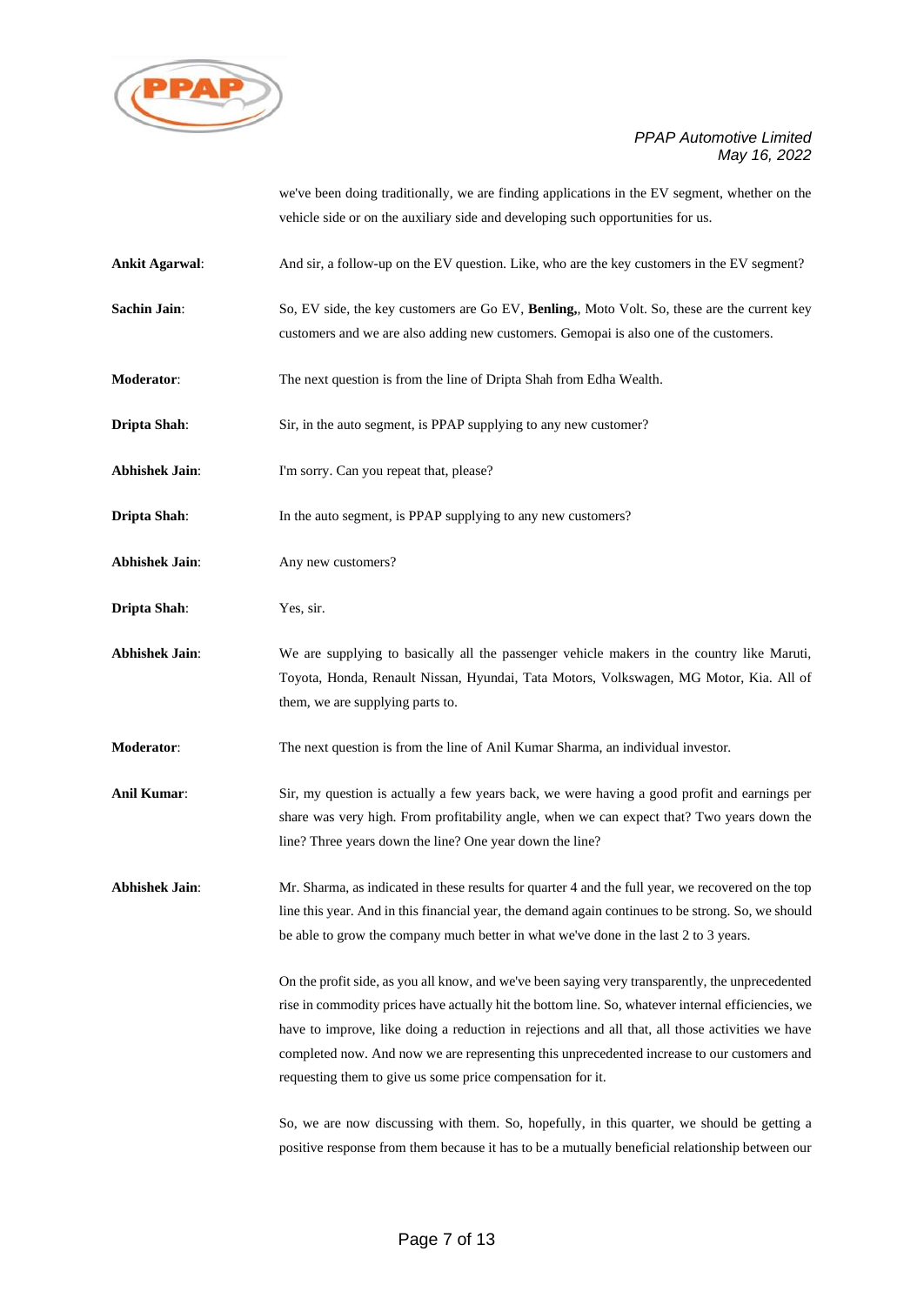

supplier and our customer. So, this quarter, we should be able to sort that out. Once that is sorted out, I think your questions, your concern will be answered automatically.

- **Moderator**: The next question is from the line of Riya Verma from Oracle Securities. Please go ahead.
- **Riya Verma:** I have 3 questions. Firstly, the commodity prices have been on a rising trend. So, how much percentage of the rise in raw material price is passed through to the customers? And what is the lag?
- **Sachin Jain:** As of now, the 50% of the commodity prices are a pass-through and there is a lag of 1 quarter in that.
- **Riya Verma**: Secondly, what is the content for vehicles for MG Cars and Kia Motors?
- **Sachin Jain**: Sorry?
- **Riya Verma:** I'm asking what is the content for vehicles for MG Cars and Kia Motors?
- Abhishek Jain: For MG Motors, it is much higher. We are doing business with them about Rs. 6,500 per car. For Kia Motors, our direct and indirect business, that is just about Rs. 1,000 per car.
- **Riya Verma:** And lastly, on the industrial front, semiconductor issue seems to be easing out. So, by when do you expect normalcy on the ground?
- **Abhishek Jain**: The 100% normalcy, what industry experts are saying, it will still take about a year for this concern to get finished. Things are getting better. Every day now the supply side, all the OEMs have some contract and all in place. But to completely get out of this concern, it will take at least 1 more financial year. So, maybe around January of '23, that time, it is expected that this whole problem will come to an end.
- **Moderator:** The next question is from the line of Ankit Agarwal from ARC Capital.

**Ankit Agarwal**: Sir, a question on the aftermarket business. So, how is it shaping up? And what is the percentage share in the overall revenues as of now?

**Sachin Jain:** In FY22, the share of business from aftermarket is around 2% in the financial year. And since we are getting good demand from the customer side and our products are being very much appreciated by the dealers, and they are giving the response that our product, to the customer or the retailers, which they're dealing, they want the products which are being manufactured by the PPAP. And also mentioned by the MD san in the start of the call that we have also started a new central warehouse today itself. So, we are very confident and hopeful in that business that it will contribute, in a big way, in the PPAP group sales in the future.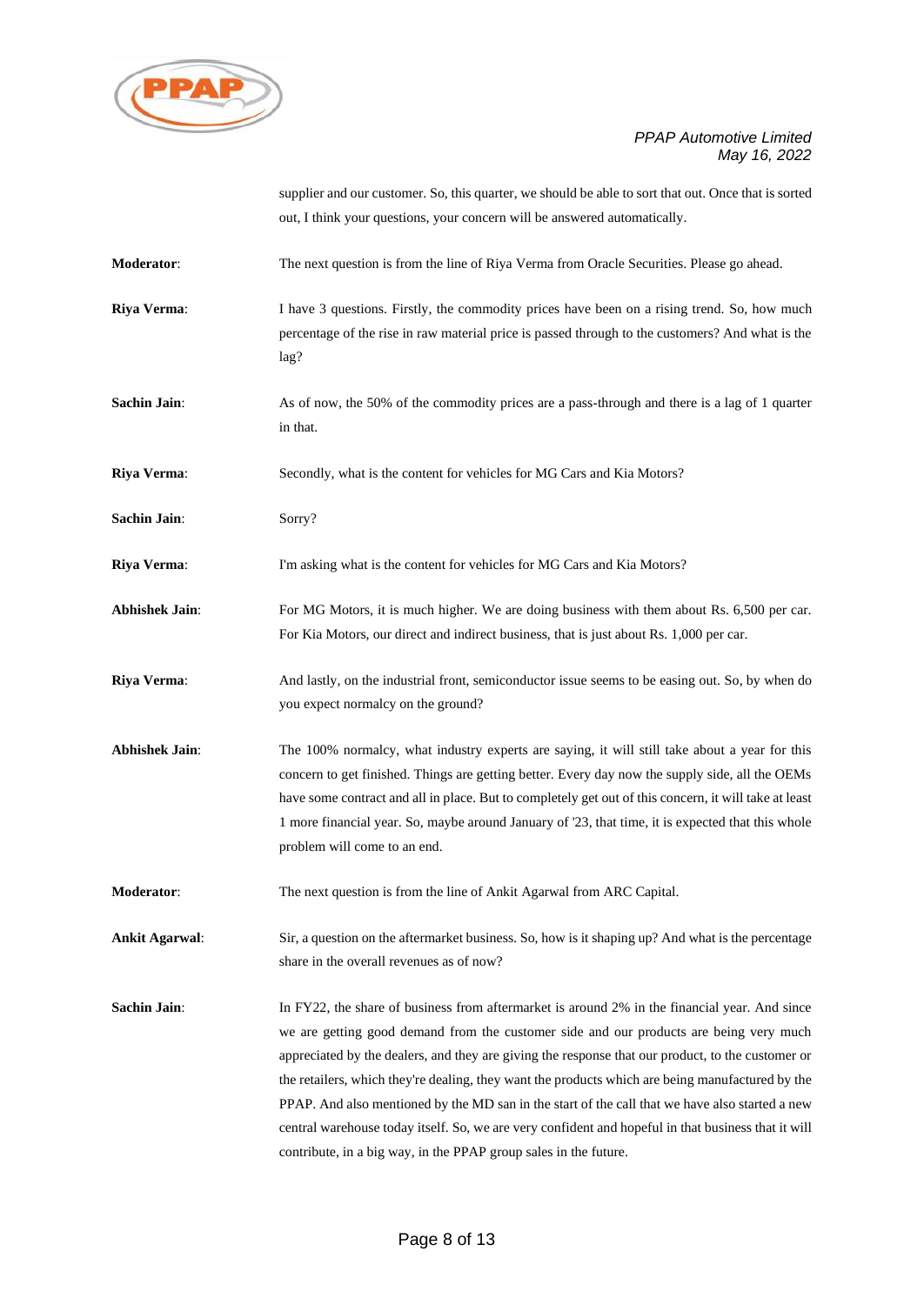

| Participant:          | And sir, circling back to the EV segment. Sir, on the outlook part, how do you see the EV<br>segment growing? And in terms of contribution to your total business, do you see it increasing<br>year-on-year?                                                                                                                                                                                                                                                                                                                                            |
|-----------------------|---------------------------------------------------------------------------------------------------------------------------------------------------------------------------------------------------------------------------------------------------------------------------------------------------------------------------------------------------------------------------------------------------------------------------------------------------------------------------------------------------------------------------------------------------------|
| <b>Sachin Jain:</b>   | Yes, it is increasing. This year, it is 2%, and next year, we expect to reach to up to 4% to 5% in<br>the coming years. So, as I mentioned, we have added more than 10 customers. So, we are quite<br>hopeful in that segment also.                                                                                                                                                                                                                                                                                                                     |
| <b>Moderator:</b>     | The next question is from the line of Piyush Jain from Hansraj Virendra Capital.                                                                                                                                                                                                                                                                                                                                                                                                                                                                        |
| Piyush Jain:          | Sir, I just want to get a qualitative aspect from the business perspective that as you are entering<br>into many segments or maybe you had highlighted in the past con call as well that the new areas<br>which you are exploring or evolving. So, I just wanted to understand your view or the sense that<br>how do we see company down the line, let's say, in the next 3 to 5 years? And what sort of<br>changes that we are doing in the organization?                                                                                              |
| <b>Abhishek Jain:</b> | The organization side, we've basically divided the company into 3 areas. One is the business<br>development function, which is primarily focused on getting business for all these functions.<br>Second is what we call as a supporting function. Supporting function means all the central<br>functions like sustainability, HR, administration, finance, IT, information technology, et cetera.<br>And then the third is basically the operations segment wherein all synergies of all these<br>businesses will be consolidated under one management. |
|                       | So, when we're talking about manufacturing of plastic parts, whether it is for the pail container<br>or whether it is for EVs, whether it is for passenger vehicles, whether it is for the aftermarket,<br>all the manufacturing operations will be consolidated together under one management. And they<br>will cater to the other businesses. So, this is what change we've done on the organization side in<br>the last 2 years. Earlier, it was only particular business type of organization.                                                      |
|                       | We don't follow SBU concept in the company, because that we think does not add much value<br>in the long term because some sort of compromise on the company's ethics and values happen<br>in that case. So, we're following a hybrid type of organization in the company.                                                                                                                                                                                                                                                                              |
|                       | And we've changed a lot of concepts in the last 2 years. But based on whatever we were learning,<br>whatever shortcomings were coming, wherever areas where we were not able to drive the<br>purpose of that business. But now this year, the leadership charge that we've launched in the<br>company and the organization that we've set, we are very confident that this organization will<br>give us the results which have been envisaged for all these businesses.                                                                                 |
| Piyush Jain:          | The second question that I have is on the margin side. So, I think before in 2018 or '17, we used<br>to do some 20-odd percent EBITDA margins. And currently, I think we are at a 10% margin.<br>So, I know that currently, there are some problems on the commodity side where we are facing                                                                                                                                                                                                                                                           |

the challenge.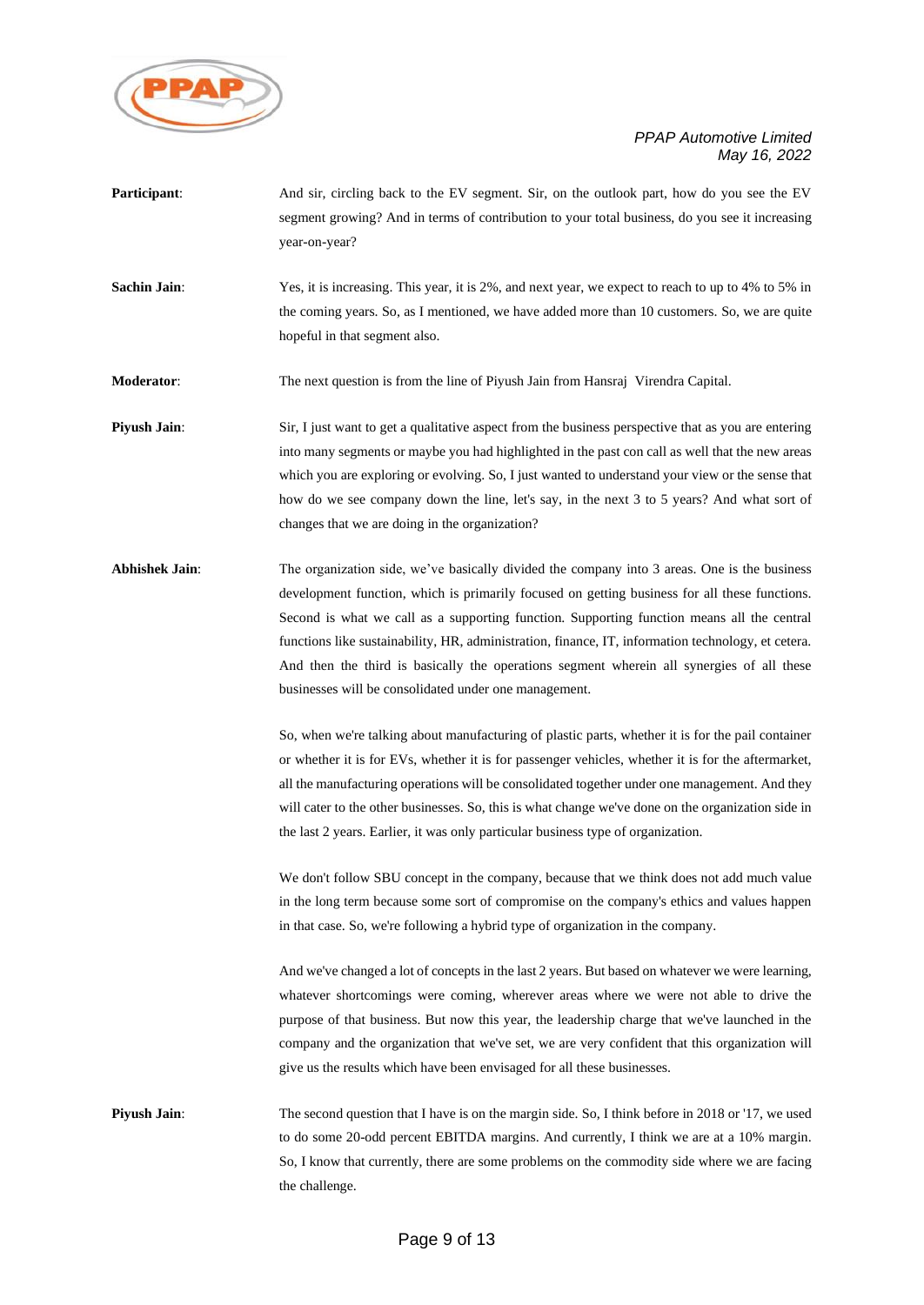

But just wanted to get a sense on how do we see, in the long run, to get a sustainable margin, let's say, if we are skipping this 1 or 2 quarters or 1 or 2 years where the entire auto industry is facing some challenges. But in terms of the sustainable margins, where do we see that? And what sort of drives that we are initiating within the organization. I think that's all.

Abhishek Jain: For us, I think a fairly sustainable margin would be somewhere in the range of 14% to 15% EBITDA. That is I don't know if you attended the conference calls, which happened during that time when we were reporting 18% to 20%. At that time also, we were very clear that 14% to 15% is what is sustainable and 18% to 19% were achieved, maybe as a onetime or a short-term thing.

> But as a company, we've always focused on having a margin of about 14% to 15%. The internal efforts, we focus basically on 2 issues. One is the plant cost and second is the part cost. So, both the areas, we analyze each and every part, which is being made by the company.

> We looked at what the customer is paying us for in raw material weight and process speed and manpower, everything, benchmarked that. And then did a comparison of where we are today, and found out a lot of gaps in that area, and we've already corrected all those gaps.

> When we looked at consolidated results on the plant level. On plant level, we were comparing things like total logistic costs, administrative overheads and total energy cost and all. So, when we looked at how do we further reduce all these areas and we are focusing on improving our performance in those areas as well.

> The third most important factor which we revised after studying all these things is that like Sachin san was saying earlier that 50% of our business, we don't have a raw material contract with the customer. So, that 50% of the business, now we are in negotiation with the customers of how do we get some price increases either on onetime basis or on a quarterly system so that again we can sustain these 14% to 15% of margins going forward. But our endeavor is to achieve 14% to 15% in whatever businesses that we do with the company.

**Piyush Jain**: I think just 1 more, if I may be allowed. I think as the Maruti and Maruti Suzuki, both are having a big expansion plan, something like up to 20, 25 or beyond that. So, I just want to get a sense, Maruti, Suzuki being our biggest customer, so are we seeing some more inquiries with respect to the new parts, which has to be being developed for them?

> And with respect to the supply chain, are we, like, a primary, secondary supplier with respect to our customers, wherever we are dealing with? Means how we are positioned against the competition in the market where we are working?

**Abhishek Jain**: With Maruti, Suzuki, we are developing a lot of models for them, and we are continuously getting new business for all 3 locations, which are being operated by them for Maruti Gurgaon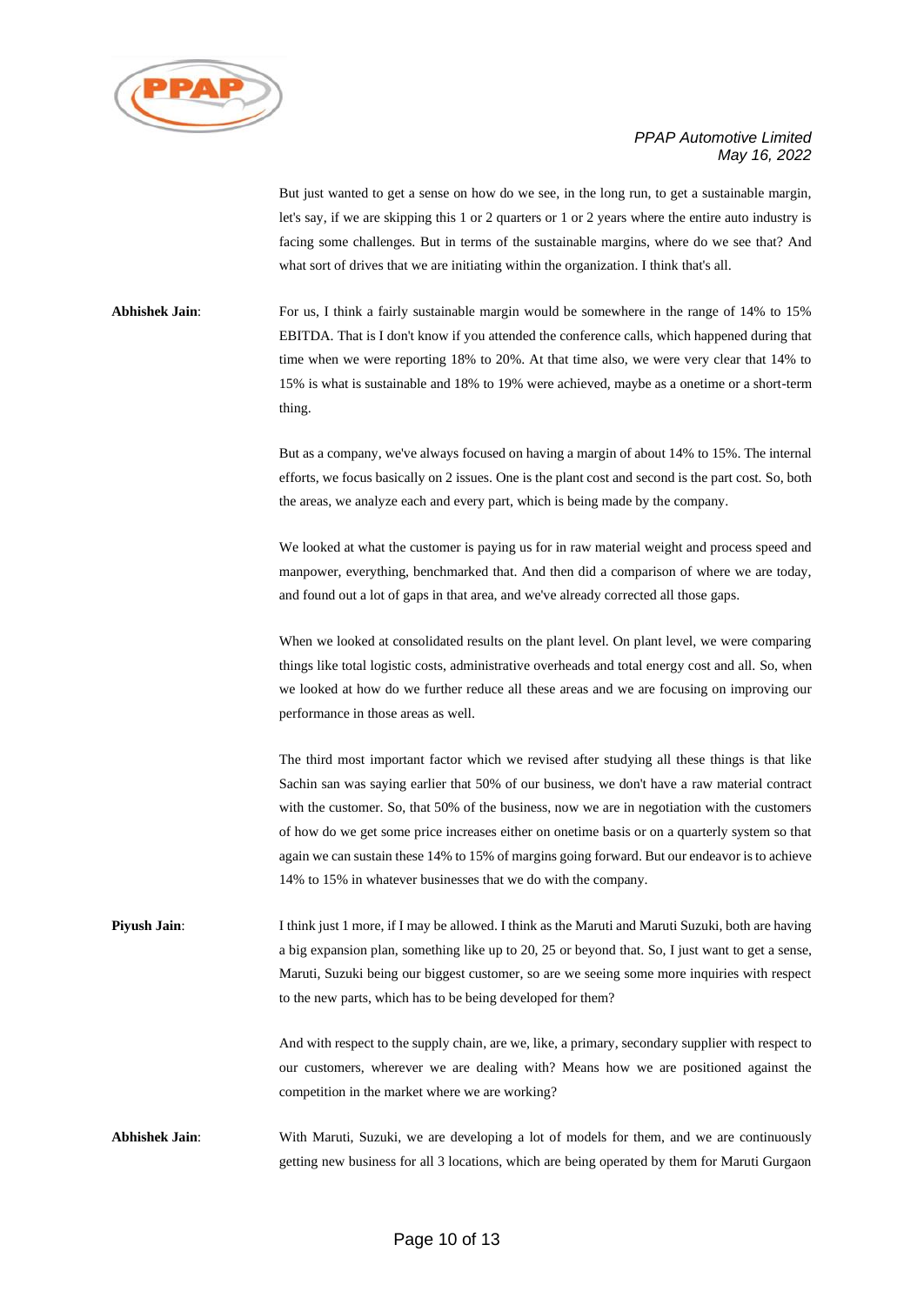

also, for Maruti Manesar also and for Suzuki Motors in Gujarat. The supply chain at Maruti is all consolidated. So, 1 team takes decision for sourcing of parts for all the 3 plants for them.

So, continuously, we are getting business from them in both plastic extrusion systems also and in injection molding business as well. And we are Tier 1 for the Maruti business. We supply most of these components directly to them, for both for their OE parts also and for their spare parts as well. So, there are 2 segments in that as well.

Now I think, a couple of days back, it was in the news but Maruti has officially announced that they are building up a new plant in Kharkhoda, Sonipat. So, this was on the cards for the past 3 years. Maruti has been evaluating a lot of other sites. And finally, now they've decided on going ahead with this Kharkhoda plant. Our location of this Kharkhoda plant is, I think, about 100 kilometers from their Gurgaon plant. But it is very well connected with this new Eastern-Western peripheral highway, which is there around Delhi-NCR.

And the purpose of Maruti making this new plant is to decongest their Gurgaon plant. So, we have to wait and watch to see whether this Gurgaon plant will be shut down by them and all the production will be shifted to Kharkhoda or what exactly is their strategy, that is not yet very clear. But some production will be transferred from Gurgaon to Kharkhoda plant, because they're having a lot of logistic issues while dealing with this plant.

For PPAP side, like when Suzuki established their plant in Gujarat, of course, it was a faraway plant, that's why we went to Gujarat and established a new plant for them. But for this new location in Kharkhoda, we don't envisage that we have to set up a complete new plant. I think our basic direction will be that we will continue to manufacture in the existing plants. But in case there is a just-in-time requirement or there are supply risks and all, we might establish a warehouse for them very near to the plant so that we can reduce the supply chain just for them. I hope I have answered your questions.

**Moderator**: The next question is from the line of Vaibhav Badjatya from HNI Investment. Please go ahead.

**Vaibhav Badjatya:** For this Kharkhoda plant, I understand it is going to be a long-term affair or going to be next maybe 2 or 3 years. But for Kharkhoda plant, any of our competitor who would be closer to Kharkhoda plant than us?

**Abhishek Jain**: Most of Maruti supply chain is located in this Manesar-Bawal-Guargaon belt. So, I cannot actually comment on what others are doing, but just as a basic common sense is that if distance is not that far and it is very well connected, I don't think many people would like to invest in new plant.

**Vaibhav Badjatya**: No, I'm not talking about the new plant. Based on the existing location of the existing competitors, due to this whether the Kharkhoda plant would become more closer to any of our competitor? Or will it still be the closest to newer plants?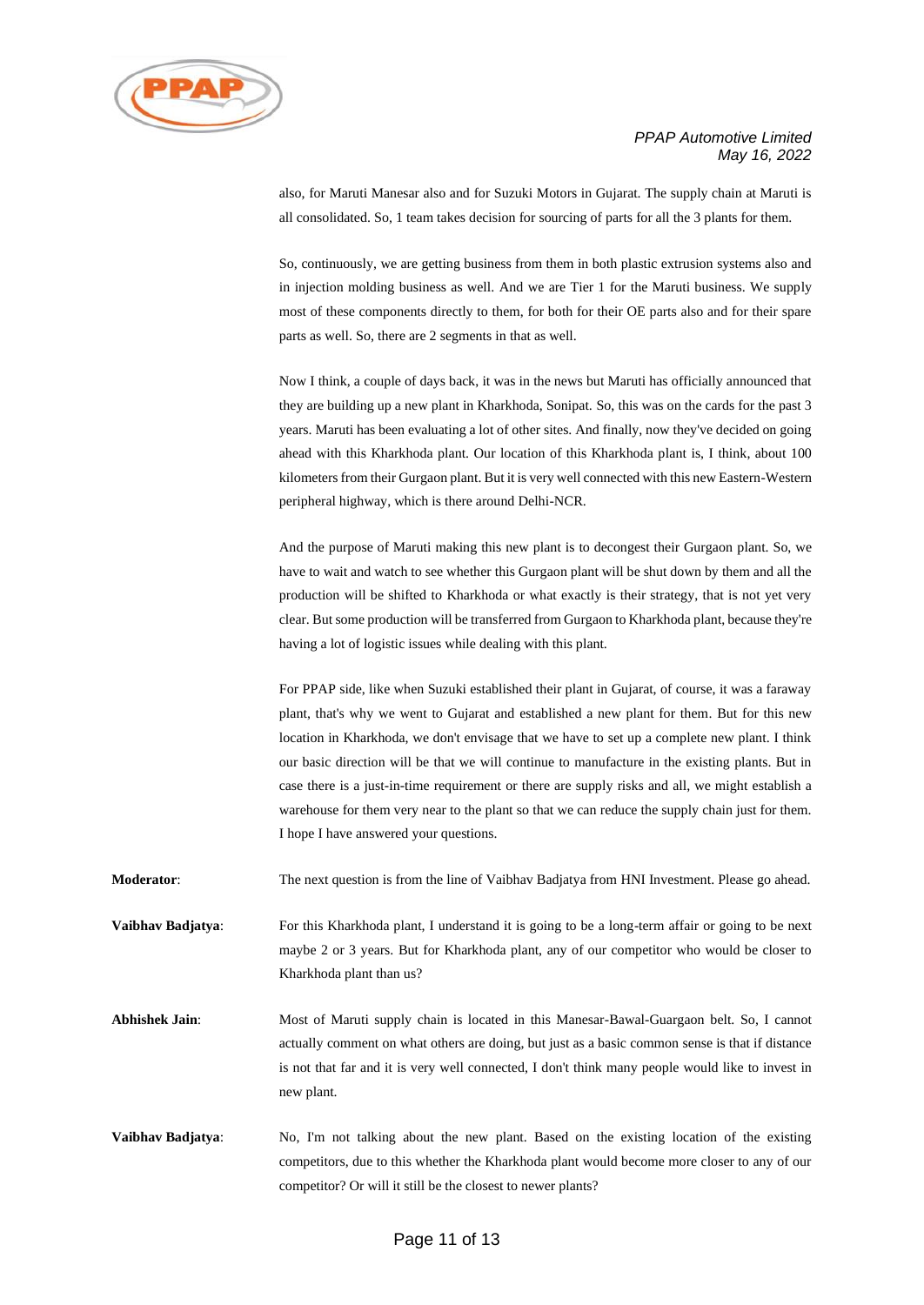

| <b>Abhishek Jain:</b> | From our Surajpur plant, Kharkhoda plant will be much closer to us compared to Maruti Manesar<br>plant or Guargaon plant today because of this Eastern-Western Peripheral Expressway. So, we'll<br>be much closer to the Surajpur plant.                                                                                                                                                                                                                                      |
|-----------------------|-------------------------------------------------------------------------------------------------------------------------------------------------------------------------------------------------------------------------------------------------------------------------------------------------------------------------------------------------------------------------------------------------------------------------------------------------------------------------------|
| Vaibhav Badjatya:     | And secondly, on this 50% of commodity price, which is a pass-through, at such existing<br>contract, 50% is what we have to manage either through productivity improvement or the<br>improved bottomline 41:49 of the bottleneck. So, this, obviously, was both phase for us. If in<br>future if the commodity prices fall, obviously, the benefit would be retained by us, right? I just<br>wanted to understand that. Is the arrangement both ways? Or it is not like that? |
| <b>Abhishek Jain:</b> | Well, it is going to be both ways. As prices go down, our selling price is going to go down. And<br>if the prices go up, then our selling price is going to go up. It has to be a win-win situation. It<br>cannot be just a one-sided affair, only skewed towards benefit to us.                                                                                                                                                                                              |
| Vaibhav Badjatya:     | Sir, the changes that we are going to do in terms asking for additional benefit because of prices,<br>I mean to say the contract itself will be changed to increase this percentage of 50% to say 75%,<br>80%? Or it is just a onetime thing and 50% will continue going forward as well?                                                                                                                                                                                     |
| <b>Abhishek Jain:</b> | The 50% will continue to be the same contract. We're not going to change the contract. But for<br>the balance 50%, we are negotiating whether a onetime or similar system as the balance 50%.                                                                                                                                                                                                                                                                                 |
| Moderator:            | The next question is from the line of Sonu Harshana, an individual shareholder.                                                                                                                                                                                                                                                                                                                                                                                               |
| Sonu Harshana:        | Sir, I have 2 questions. The first question is our second largest customer is Honda Motors and<br>they have lost approximately half of their revenue in the last 2 financial years. So, what we are<br>taking approach to gain that business from either Honda Motors or some different customer?                                                                                                                                                                             |
| <b>Abhishek Jain:</b> | Yes, thank you for that concern. Honda, of course, in Indian market, continues to be a problem<br>area. At one point of time, their market share has reached almost 20% levels. And now I think<br>they're down to single-digit market share. So, Honda, unfortunately, they are not -- they don't<br>have too many new products for the Indian market to offer apart from their flagship, City and<br>all.                                                                   |
|                       | For PPAP, Honda was, of course, a very big customer. At the peak curve of Honda's performance<br>in the country, they were contributing almost 40% to our top line. Now they contribute about<br>20%. So, now in the past 3, 4 years, we've started focusing on other customers like Maruti and<br>MG Motors and all the new customers which have come in so that we can generate more business<br>from them and reduce our risk for this Honda business.                     |
| Sonu Harshana:        | My second question is, our de-risking strategy and we form 4 or 5 other businesses. And since<br>FY19, our debt on the balance sheet increased around Rs. 100 crore from Rs. 20 crore to Rs. 25<br>crore. Are CAPEXs done on those businesses? Or we still need more internal accruals? Yet we're<br>still in more debt, and how are we going to reduce that debt down the line at 2-year, 3-year next                                                                        |